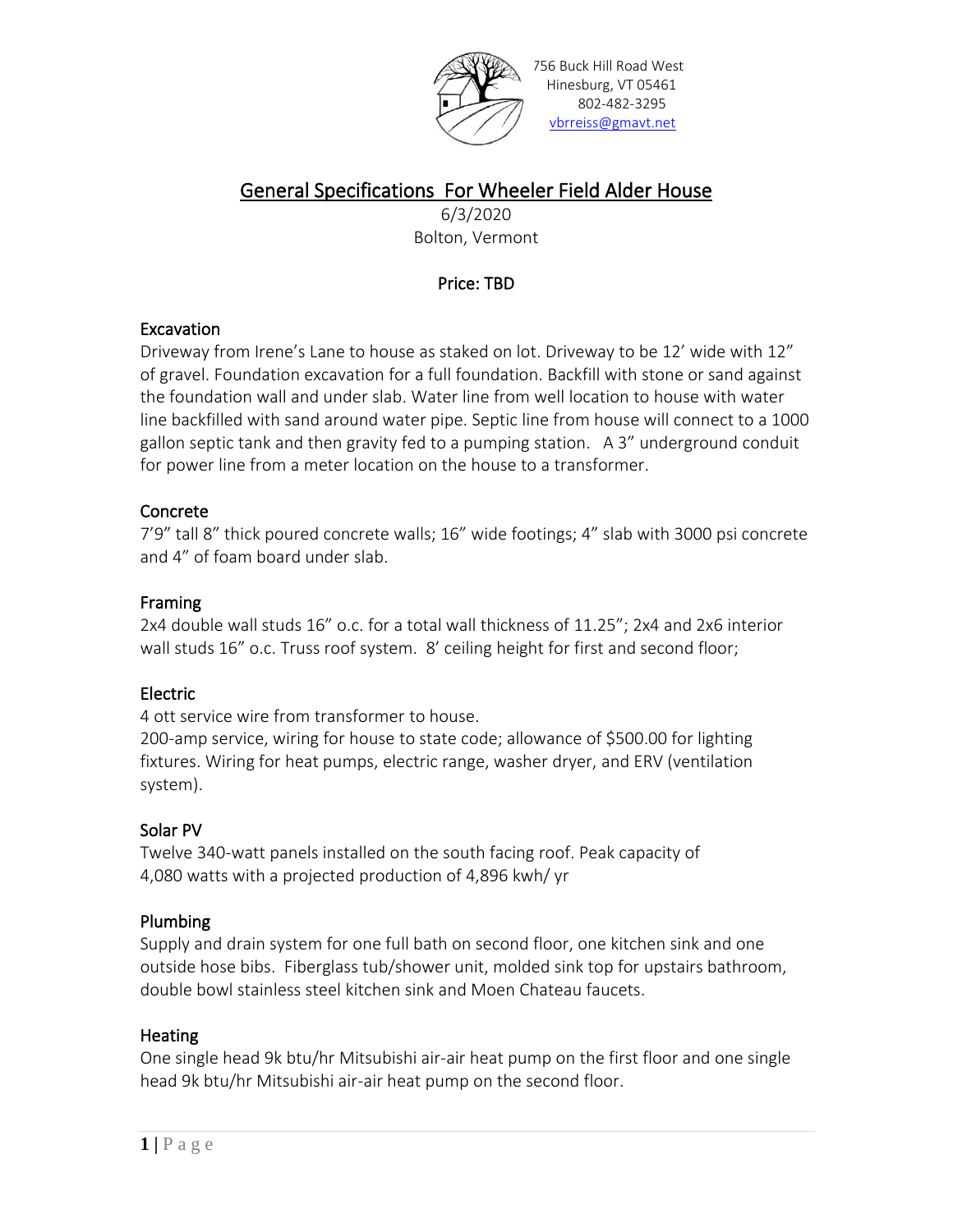

### Domestic Hot Water

Reheem 50-gallon domestic hot water heat pump, located in the basement.

#### Well/ Water Supply

Water supply will be from a drilled well located on site as noted on the site plan and state approved permit provided by Vermont Building Resources. Connection will be made from the well to mechanical room.

#### Insulation

4" EPS foam under slab; 11.25 " (R-42) of dense pack cellulose in all framed exterior walls; 24" (R-82) of blown in cellulose in attic; all windows and doors foamed in place as well as all penetrations to attic. 3.5" closed cell foam with intumescent paint on basement walls.

#### Exterior Doors and Windows

Paradigm windows as noted on the plans with a combination of awning and casement windows. All windows will have tri-pane glass with low-e coating. Windows will be white exterior and interior and have 4 9/16" pine jambs and standard screens, with sheetrock returns. Exterior doors are full glass and ¼ glass Therma-Tru doors as noted on the plans.

#### Exterior Trim

Exterior trim to be pre-primed pine P-5; facia to be 1x 8 P5 pine; corner boards to be 1 x 6, P-5. Soffit to be 3/8 ac plywood. Exterior casing on doors and windows will be 5/4 x 4 P5 pine or similar trim. P5 trim has one coat of finish paint over one coat of exterior primer.

#### Siding

Siding to be Hardie wood/concrete composite clapboard and shingles pre-painted from the factory; reveal for the clapboard siding and shingles will be 5". Shingles will be in the upper gable ends and on the upper gable.

#### Roofing

IKO asphalt shingle roof. Standard color to be selected by owner

#### Interior Doors

Four paneled pine with painted jambs, brushed nickel hinges and allowance of \$330 for interior door hardware.

#### **Sheetrock**

5/8" sheet rock on all exterior walls and ceilings, 1/2" on interior walls, sheetrock returns around 3 sides of each window. All sheetrock taped, sanded and ready for paint.